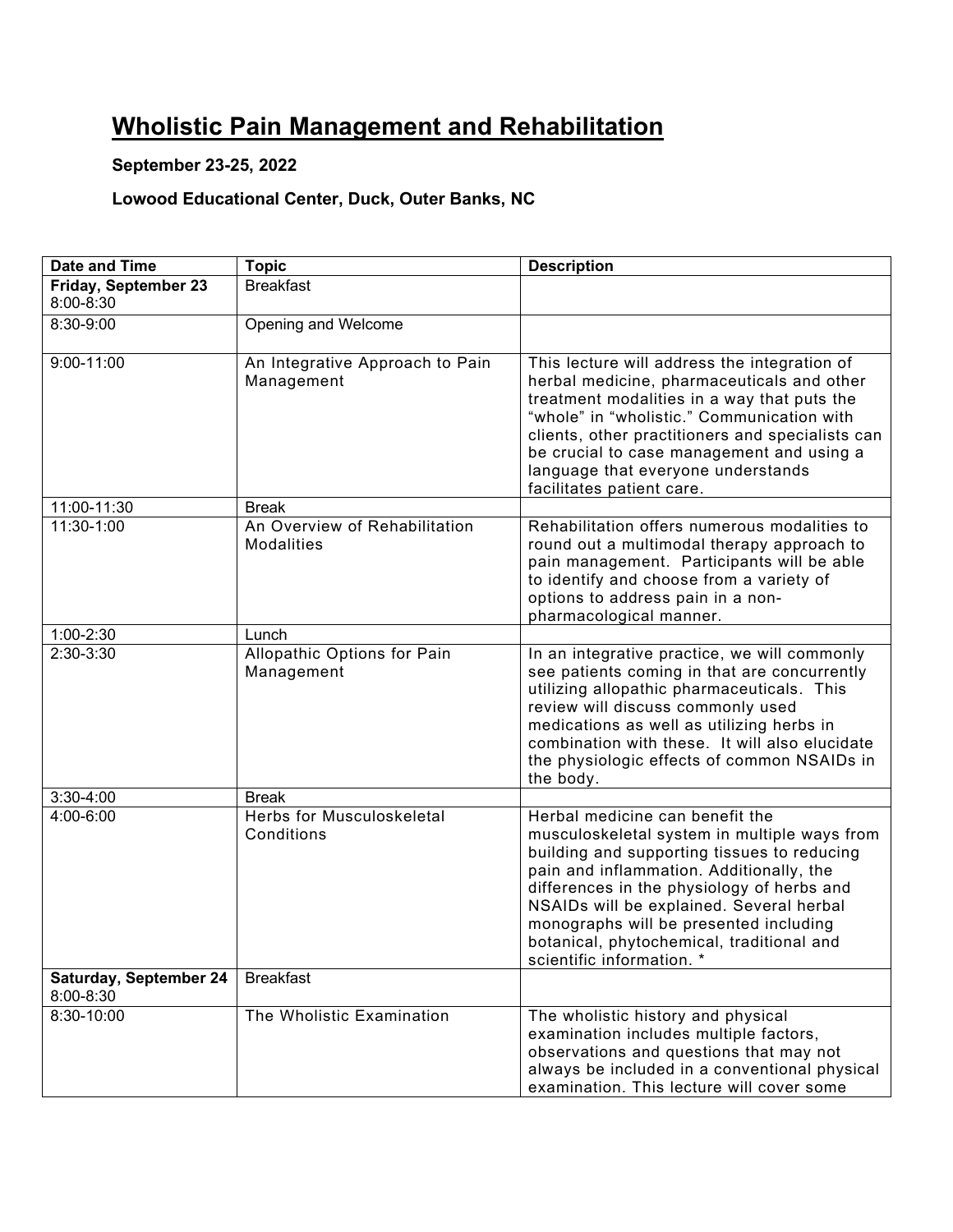|                                          |                                          | important considerations to enhance this                                                                                                                                                                                                                                                                                                                    |
|------------------------------------------|------------------------------------------|-------------------------------------------------------------------------------------------------------------------------------------------------------------------------------------------------------------------------------------------------------------------------------------------------------------------------------------------------------------|
|                                          |                                          | approach to patient care.                                                                                                                                                                                                                                                                                                                                   |
| 10:00-10:30                              | <b>Break</b>                             |                                                                                                                                                                                                                                                                                                                                                             |
| 10:30-12:00                              | Acupuncture for Pain<br>Management       | Acupuncture has many indications - one of<br>the most common being pain<br>management. This lecture will discuss the<br>basic theory behind utilizing acupuncture as<br>well as some of the most frequently utilized<br>points for common pain conditions.                                                                                                  |
| 12:00-1:30                               | Lunch                                    |                                                                                                                                                                                                                                                                                                                                                             |
| 1:30-3:30                                | Herbs for Nervous System<br>Conditions   | Several herbs have been identified that have<br>specific therapeutic effects on the nervous<br>system to enhance healing as well as reduce<br>anxiety and muscle tension which can<br>complicate the experience of pain. Several<br>herbal monographs will be presented<br>including botanical, phytochemical, traditional<br>and scientific information. * |
| 3:30-4:00                                |                                          |                                                                                                                                                                                                                                                                                                                                                             |
| 4:00-5:30                                | <b>Rehabilitation Case Presentations</b> | This lecture will be a presentation of cases<br>combining a variety of rehabilitation and pain<br>management modalities.                                                                                                                                                                                                                                    |
| <b>Sunday, September 25</b><br>8:00-8:30 | <b>Breakfast</b>                         |                                                                                                                                                                                                                                                                                                                                                             |
| 8:30-10:30                               | Herbs for Other Chronic<br>Conditions    | Some herbs have a wide range of activities<br>that provide general support for organ<br>systems and improve overall health and<br>vitality. These will be covered along with a<br>discussion of herbal integration for<br>concurrent conditions. *                                                                                                          |
| 10:30-11:00                              | <b>Break</b>                             |                                                                                                                                                                                                                                                                                                                                                             |
| 11:00-1:00                               | <b>Palliative Case Presentations</b>     | This lecture will be a presentation of common<br>chronic cases with an emphasis on<br>musculoskeletal and nervous system<br>conditions.                                                                                                                                                                                                                     |
| $1:00-1:30$                              | Closing                                  |                                                                                                                                                                                                                                                                                                                                                             |

**\* There will also be an organoleptic component to this lecture, with tasting of the herbs dried, in tea and in tincture forms. Fresh herbs will be shared when available.**